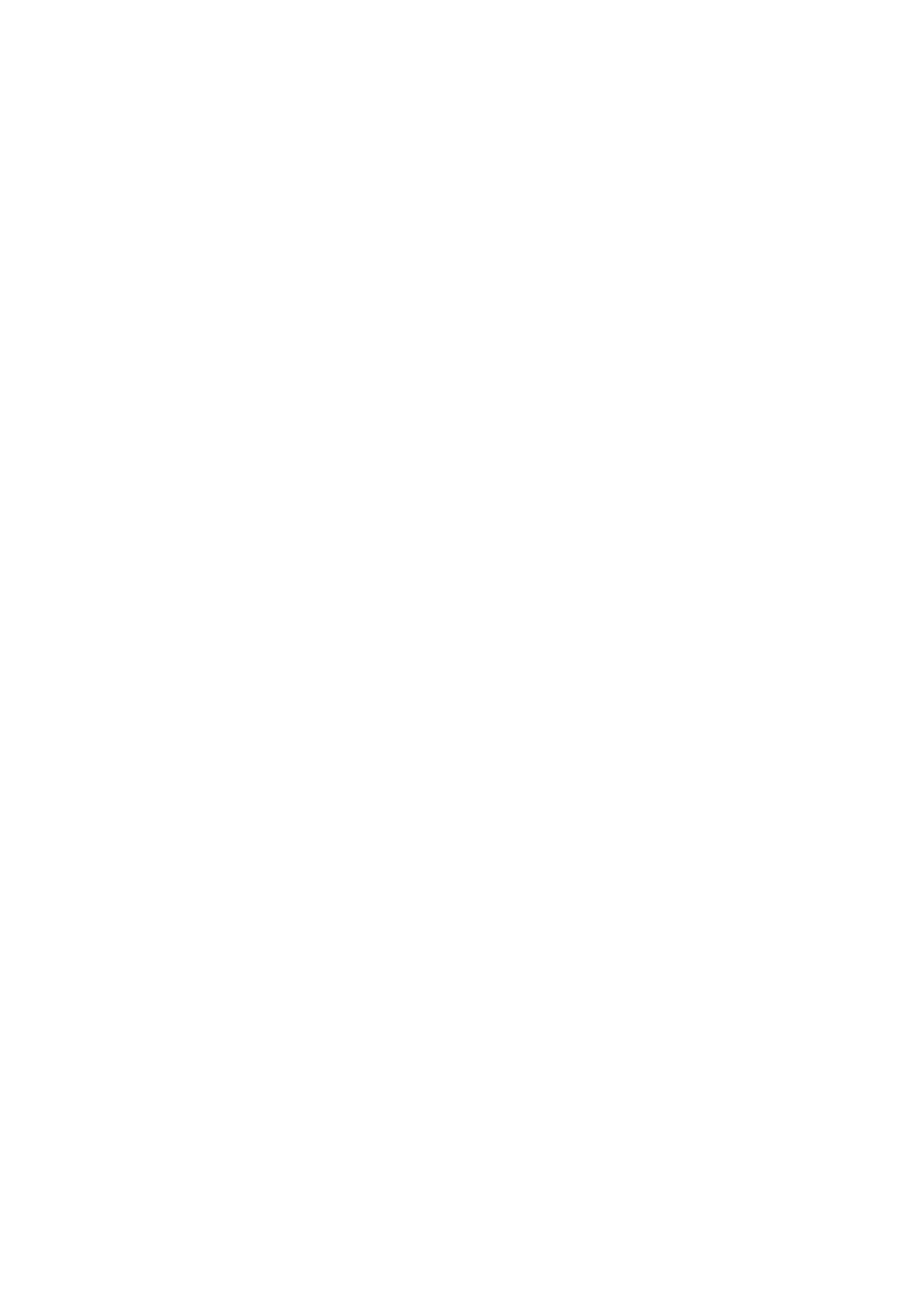## **CONTENTS**

| $2^{\circ}$ |               |  |
|-------------|---------------|--|
|             |               |  |
|             | $2.2^{\circ}$ |  |
|             |               |  |
|             |               |  |
|             |               |  |
| 3           |               |  |
| 4           |               |  |
|             |               |  |
|             | 4.2           |  |
|             | 4.3           |  |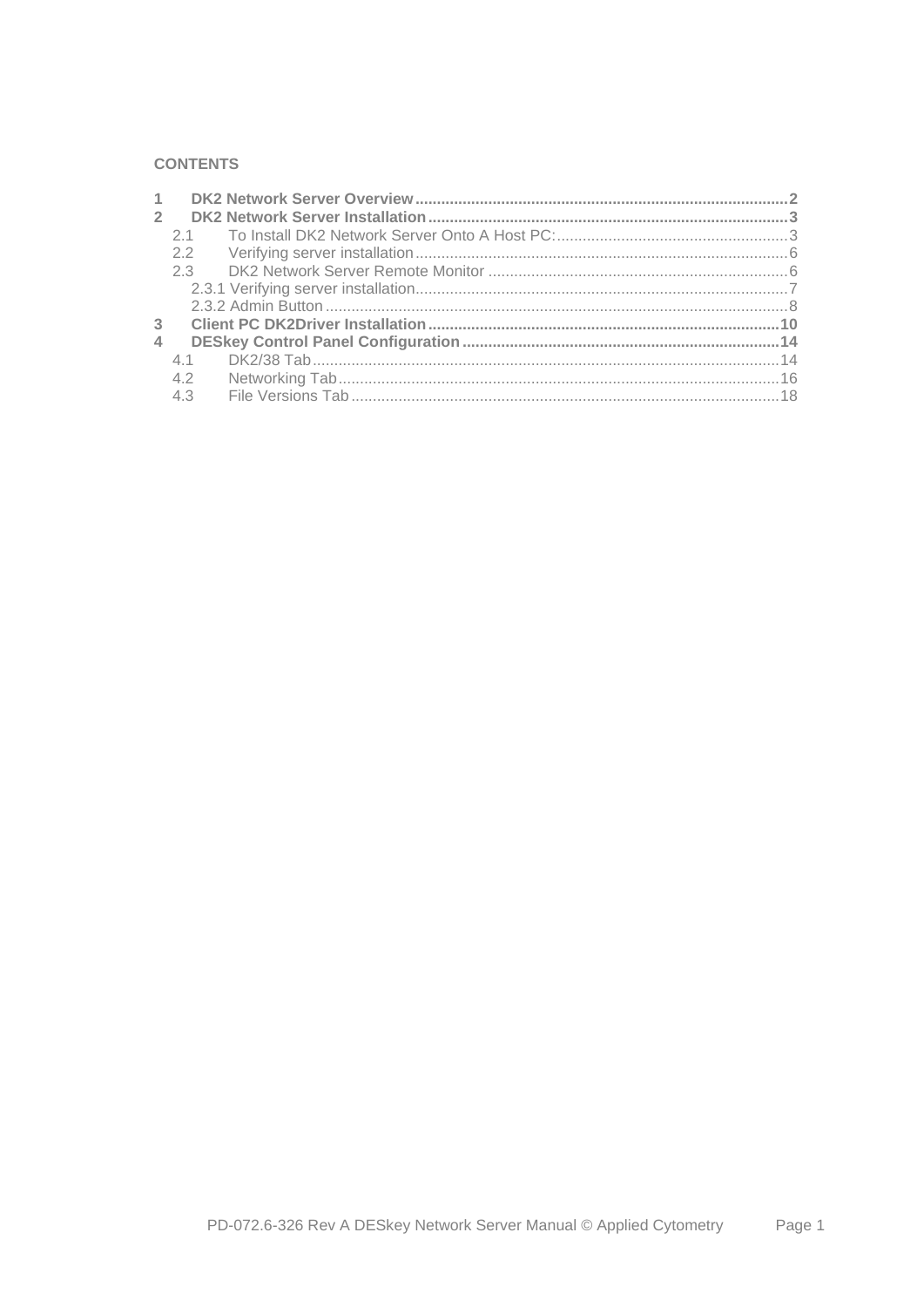# <span id="page-3-0"></span>**1 DK2 Network Server Overview**

This manual deals with the installation of the DK2 multi-user network server option for enabling access to VenturiOne application software.

If you have a network or IT manager for your network site, you must consult them before proceeding with a DK2 network server installation.

The DK2 Network Server runs as a service on the machine to which a network compatible DK2 is attached and provides the communications interface between the remote client applications and the DK2. This enables a single DK2 to service a network of workstations, which would otherwise require separate keys on each machine. The maximum number of concurrent users is programmed into the DK2 DESkey hardware and corresponds to the number of licences purchased. The maximum number of concurrent users logged-in to VenturiOne at any one time will not be allowed to exceed this number.

The DESkey USB device can be updated remotely for more concurrent users upon request. To purchase more licences, please contact Applied Cytometry.

The Multi-User Network DK2 DESkey must be plugged into the USB port of a network "Host PC" and the PC must be switched on at all times during which other VenturiOne software users wish to log-in and use the VenturiOne software.

The server host requires installation and configuration of the DESkey Network Server system supplied on the VenturiOne Support CD. All the client PC system(s) use updated common drivers also supplied on the VenturiOne Support CD supplied.

The version number of the drivers displayed may differ from those in the example images below, the supplied media image will contain the latest tested version.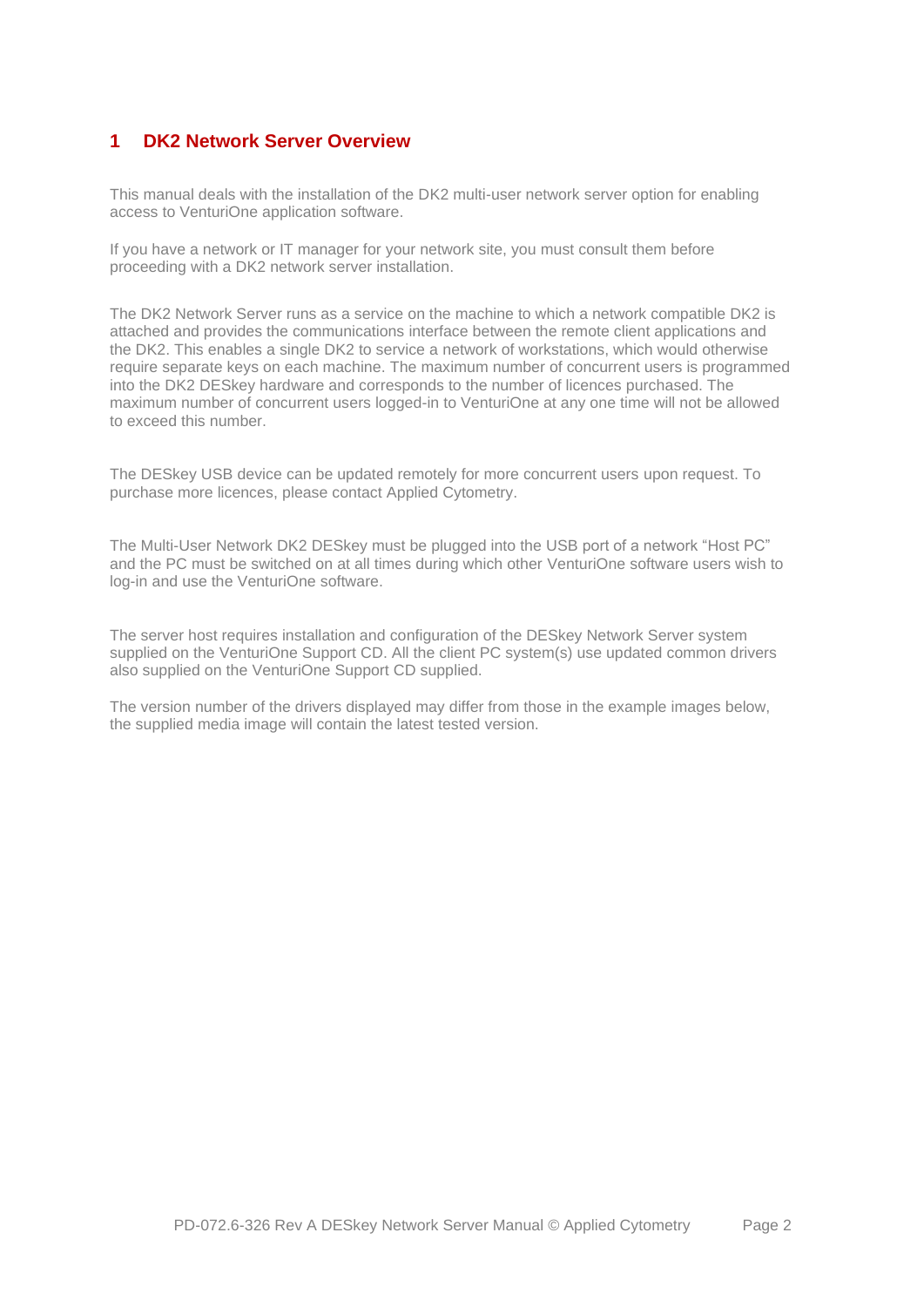# <span id="page-4-0"></span>**2 DK2 Network Server Installation**

The server Host PC is the PC into which the Network DK2 DESkey device will be plugged into, this PC must have the DK2 server service and drivers running.

If there are previous versions of DESkey drivers loaded on any of the PCs, it is recommended that the Windows **Control Panel / Programs and Features** facility is used to remove registered DESkey components before starting the server installation process.

# <span id="page-4-1"></span>**2.1 To Install DK2 Network Server Onto A Host PC:**

- 1) Insert the VenturiOne USB media drive into a free USB port.
- 2) Use explorer to browse the drive to locate the **Network Drivers** folder on the USB drive. Then browse to the **Server Drivers** sub folder. Run the **setup.exe** file.
- 3) If prompted with the User Account Control message, select **Yes** to continue installation.
- 4) The **DK2 Network Server** dialog will be shown after a short while with some introductory information. Click **Next** to proceed.



5) The **Choose Destination Location** dialog will be shown next, it is advised that you accept the destination offered, but you can change the destination folder if you wish. Click **Next** to proceed.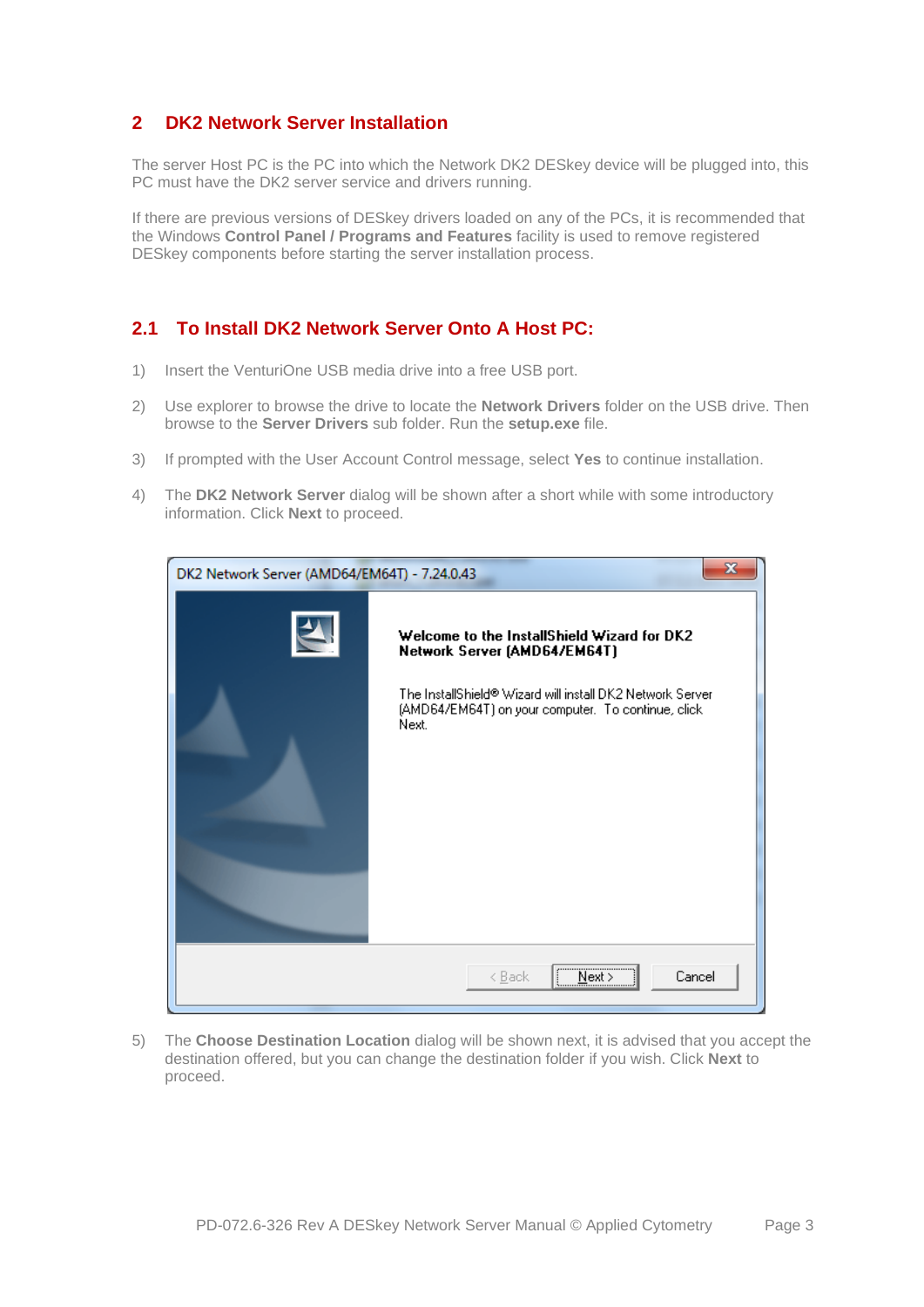| x<br>DK2 Network Server (AMD64/EM64T) - 7.24.0.43                                                                                                |  |
|--------------------------------------------------------------------------------------------------------------------------------------------------|--|
| <b>Choose Destination Location</b><br>Select folder where Setup will install files.                                                              |  |
| Enter the name of the directory you would like the installation to place the server file in.<br>C:\Program Files (x86)\DESkey\DK2 Network Server |  |
| Browse                                                                                                                                           |  |
| InstallShield<br>Cancel<br>< <u>B</u> ack<br>$N$ ext >                                                                                           |  |

6) The network server requires port 3029 to be added to the firewall to allow communication with client devices; the installation software can do this automatically, if prompted with the Install message box asking "**Would you like to add port 3029 to Windows Firewall?"** Select **Yes**. If you select **No** the server system may fail to work.

| Install |                                                      |
|---------|------------------------------------------------------|
|         | Would you like to add port 3029 to Windows Firewall? |
|         | <br>No<br>er                                         |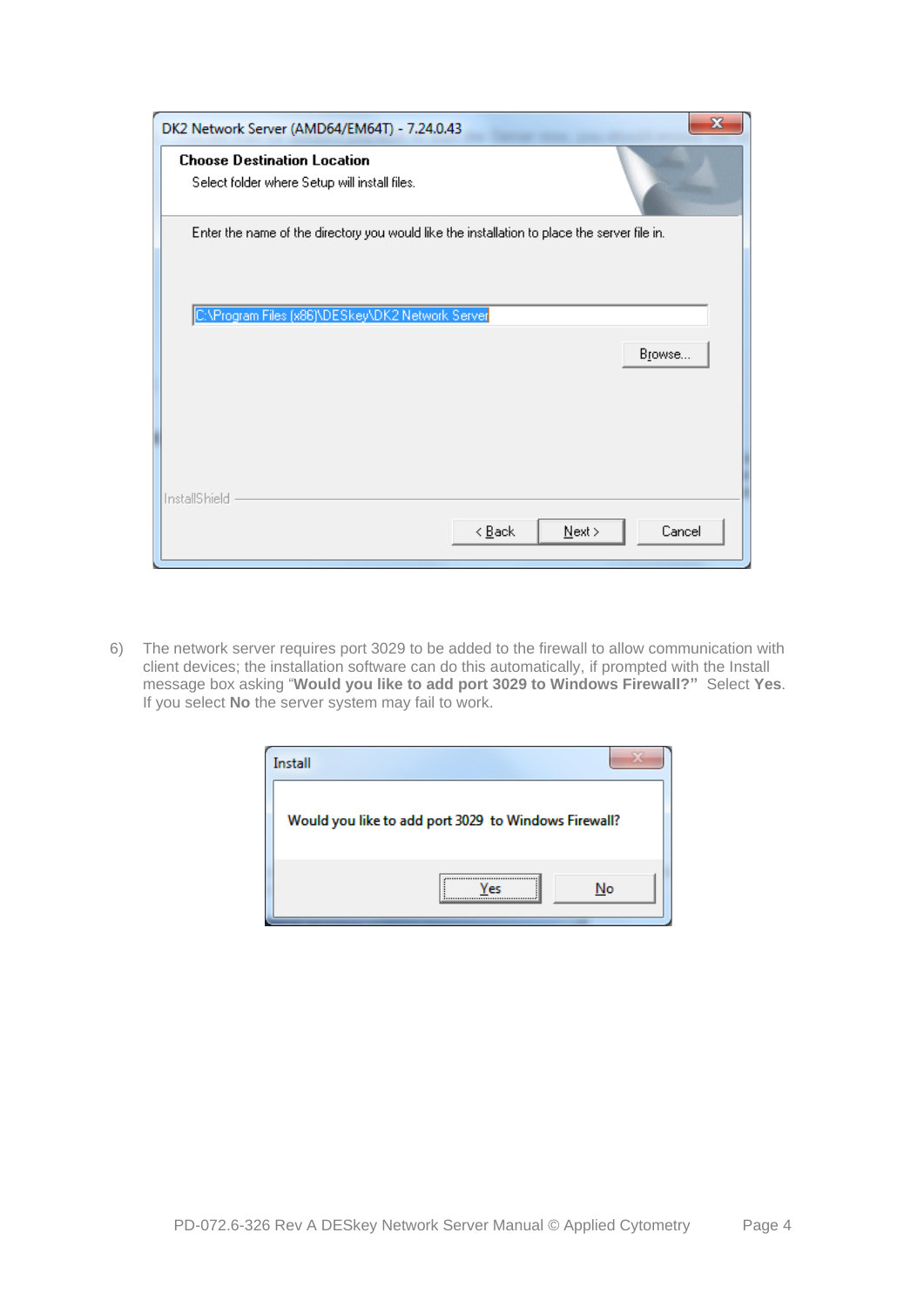7) You will then be prompted with a Windows Security Message, to install the software click **Install**. To cancel installation of the server software click **Don't Install.**



8) Installation of the server software then begins and the following message is displayed;



9) A **Setup complete** message will be displayed once installation of the server software has finished – Click **Finish** to exit the wizard.

| DK2 Network Server (AMD64/EM64T) - 7.24.0.43 |                                                                                                 |
|----------------------------------------------|-------------------------------------------------------------------------------------------------|
|                                              | <b>Setup Complete</b><br>Setup has finished installing the DK2 Network Server<br>(AMD64/EM64T). |
|                                              |                                                                                                 |
|                                              | $[$ Finish $]$<br>< Back<br>Cancel                                                              |

Installation of the server is now complete, now insert the DK2 USB device into a free USB port and wait for detection and final installation of the device to complete.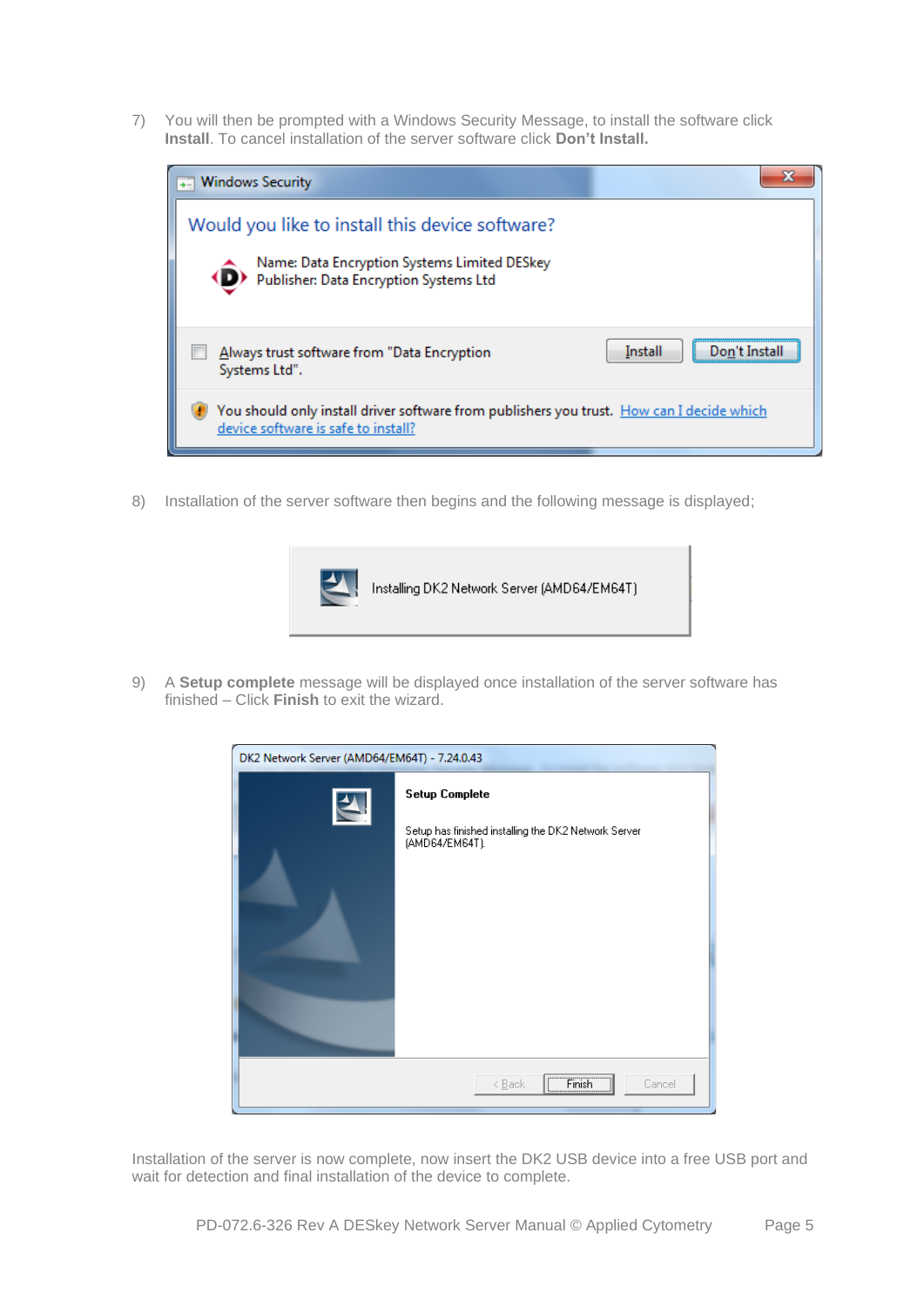# <span id="page-7-0"></span>**2.2 Verifying server installation**

To check the operation of the server software, select **DK2 Network Server** / **DK2 Network Server Monitor** as described in section **[2.3.1.](#page-8-0)**

**!** If you wish to run the VenturiOne software on the Server PC please see DK2 Access method described in section [4.1.](#page-15-1)

# <span id="page-7-1"></span>**2.3 DK2 Network Server Remote Monitor**

The DK2 Network Server Remote Monitor can be used to configure and monitor any of the servers listed in the Networking section of the DESkey Control Panel.

| Machine                   | Title                                                             |                                          | Up-Time   | <b>Operating System</b>                    |                            |  |
|---------------------------|-------------------------------------------------------------------|------------------------------------------|-----------|--------------------------------------------|----------------------------|--|
| <b>MISTATEST02</b>        | <b>DK2 Network Server</b>                                         |                                          | 0.0.56.09 | Microsoft Windows Vista Bu                 |                            |  |
|                           |                                                                   |                                          |           |                                            | Refresh                    |  |
| DK2 Port<br>0400          | Server Monitor - DK2 Network Server on VISTATEST02<br>DK2 Version | 24                                       |           | Server Version 6.23.0.137                  |                            |  |
| DK2 Licences 5            | Licence Limit                                                     | - 5                                      |           |                                            |                            |  |
|                           |                                                                   |                                          |           |                                            |                            |  |
| Username                  | Machine                                                           | Login Time                               | $\sharp$  | <b>Operating System</b>                    | Last Acces:                |  |
| $\mathbb{R}$ Tom          | <b>WORKSTATION</b>                                                | 8/12/2011 11:54:36                       | 1         | Microsoft Windows 7                        | Not support                |  |
| $D$ Dick<br>$\Omega$ Hany | LAPTOP<br>TERMINALSERVER                                          | 8/12/2011 11:54:55<br>8/12/2011 11:55:10 | 1<br>1    | Microsoft Windows 7<br>Microsoft Windows 7 | Not support<br>Not support |  |
| $\leftarrow$              |                                                                   | m.                                       |           |                                            | ٠                          |  |

When launched, the monitor will query each machine listed in the control panel and retrieve information on any servers running. The basic information includes the I/O address of the DK2 being used, the version of the DK2 and of the server software and the DK2 license information. Additionally, a list of users currently logged in will be displayed.

The icon associated with each user will be one of the following:



Indicates the client is accessing the server with a workstation license. The fourth column indicates the total number of active connections.



Indicates the client is accessing the server with a process license. This is the way VenturiOne software will access the server.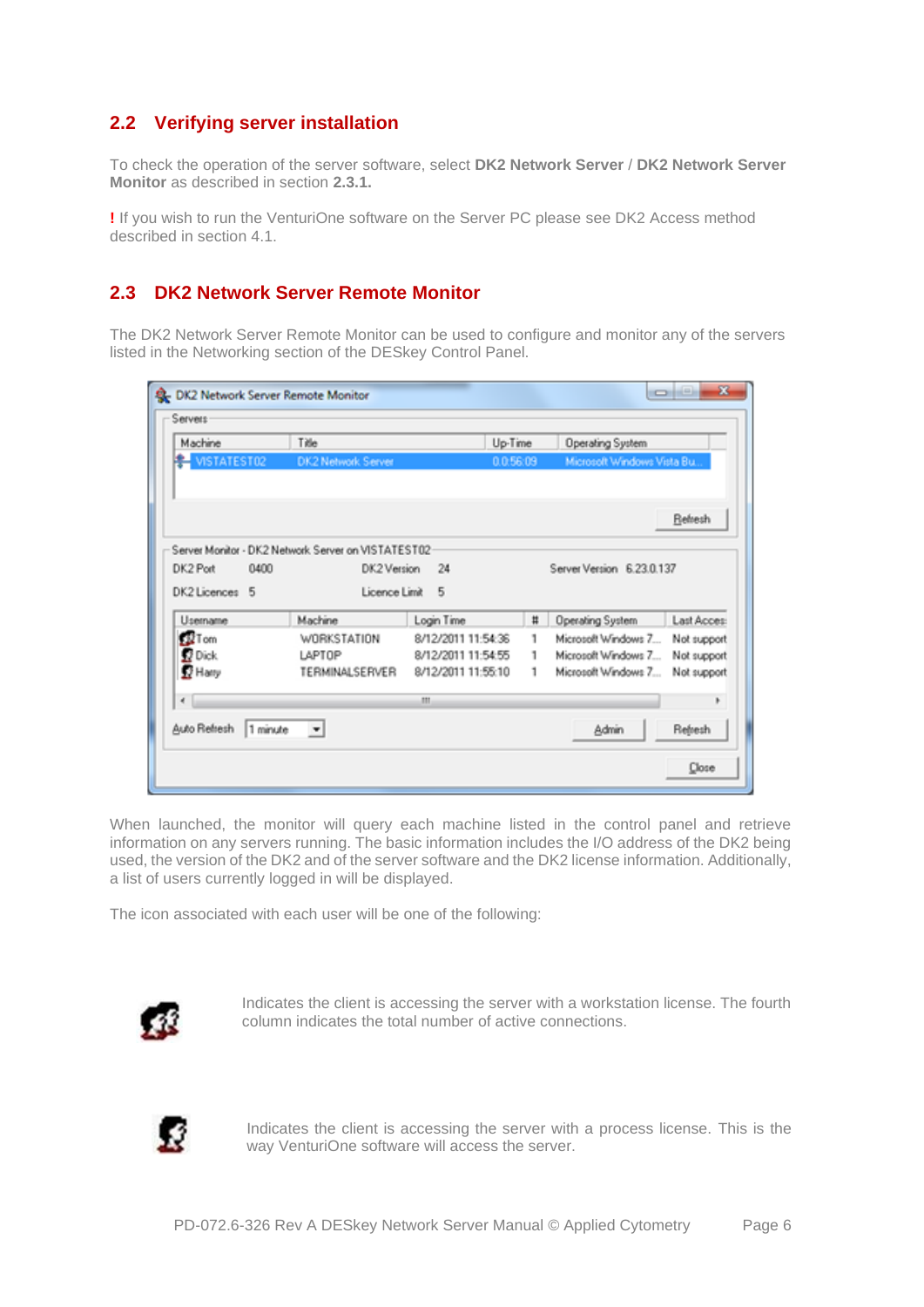The two Refresh buttons control the refreshing of the two screens listing the servers and users of the selected server. The Auto Refresh option will control how often the user list is updated but the server list will require manually refreshing to update the list.

# <span id="page-8-0"></span>**2.3.1 Verifying server installation**

To check the operation of the server software select **DK2 Network Server** / **DK2 Network Server Monitor.** The dialog should list the current server and show the number of licences available; the example illustrated below has 5 licences available on a 5 user server.

| <b>A</b> DK2 Network Server Remote Monitor       |                         |            |           |                             | $\mathbf{x}$<br>٠é<br>$\Box$ |
|--------------------------------------------------|-------------------------|------------|-----------|-----------------------------|------------------------------|
| Servers-                                         |                         |            |           |                             |                              |
| Machine                                          | Title                   |            | Up-Time   | <b>Operating System</b>     |                              |
| <b>e</b> localhost                               | DK2 Network Server      |            | 0.0:00:34 | Microsoft Windows 7 Ultimat |                              |
|                                                  |                         |            |           |                             |                              |
|                                                  |                         |            |           |                             |                              |
|                                                  |                         |            |           |                             | Refresh                      |
| Server Monitor - DK2 Network Server on localhost |                         |            |           |                             |                              |
| DK2 Port<br>0400                                 | DK2 Version             | 24         |           | Server Version 6.28.0.142   |                              |
| DK2 Licences 5                                   | Licence Limit           | 5          |           |                             |                              |
| Username                                         | Machine                 | Login Time | #         | <b>Operating System</b>     | Last Acces:                  |
|                                                  |                         |            |           |                             |                              |
|                                                  |                         |            |           |                             |                              |
|                                                  |                         |            |           |                             |                              |
| ∢                                                |                         | Ш          |           |                             |                              |
| Auto Refresh<br>Disabled                         | $\vert \bm{\tau} \vert$ |            |           | Admin                       | Refresh                      |
|                                                  |                         |            |           | Close                       |                              |

If the DK2 Network server displays **DK2 Not Attached**, remove then re-insert the USB DESkey device.

| <b>&amp;</b> DK2 Network Server Remote Monitor |                                                  |            |   | $\Box$                      | $\mathbf{x}$<br>ادار |                  |  |
|------------------------------------------------|--------------------------------------------------|------------|---|-----------------------------|----------------------|------------------|--|
| Servers                                        |                                                  |            |   |                             |                      |                  |  |
| Machine                                        | Title                                            |            |   | Up-Time                     |                      | Operating System |  |
| <mark>- localhost</mark>                       | DK2 Network Server                               |            |   | Microsoft Windows 7 Ultimat |                      |                  |  |
|                                                |                                                  |            |   |                             |                      |                  |  |
|                                                |                                                  |            |   |                             | <b>E</b> efresh      |                  |  |
|                                                | Server Monitor - DK2 Network Server on localhost |            |   |                             |                      |                  |  |
| DK2 Port                                       | DK2 Not Attached<br>DK2 Version                  |            |   | Server Version 6.28.0.142   |                      |                  |  |
| Find DK2<br>DK2 Licences                       | Licence Limit                                    |            |   |                             |                      |                  |  |
| Username                                       | Machine                                          | Login Time | # | <b>Operating System</b>     | Last Acces:          |                  |  |
|                                                |                                                  |            |   |                             |                      |                  |  |
| ∢                                              |                                                  | Ш          |   |                             |                      |                  |  |
| Auto Refresh                                   | Disabled<br>$\blacktriangledown$                 |            |   | Admin                       | Refresh              |                  |  |
|                                                |                                                  |            |   |                             | Close                |                  |  |

Click the **Find DK2** button to redetect the DESkey device, the updated server information should now be displayed on the dialog.

If your server is not listed you may need to start or restart the service as described in section **[4.2.](#page-17-0)**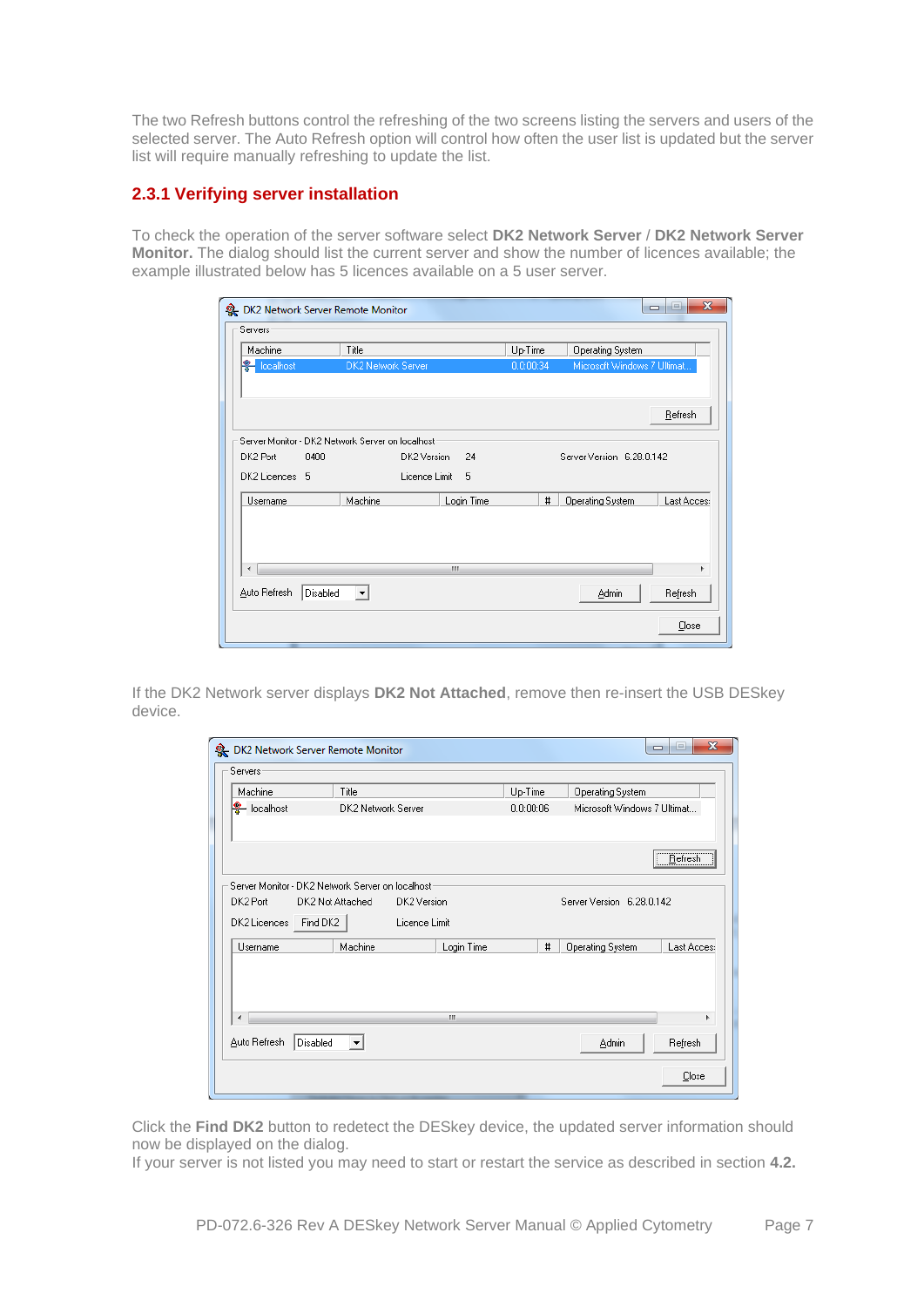### <span id="page-9-0"></span>**2.3.2 Admin Button**

The **Admin** button will launch the administration window and allow server settings to be modified. The server password is required to administer the server. By default, this password is "deskey" but can be set to any value required from the administration window.

| Username                         | Machine                    | Login Time                                | $\mathbf{H}$ |  |
|----------------------------------|----------------------------|-------------------------------------------|--------------|--|
| <b>ET</b> Tom                    | WORKSTATION                | 8/12/2011 11:54:36                        |              |  |
| <b>Dick</b>                      | LAPTOP                     | 8/12/2011 11:54:55                        | 1            |  |
| <b>R</b> Hany                    | TERMINALSERVER             | 8/12/2011 11:55:10                        |              |  |
|                                  | ThinClient TERMINALSERVERV | 8/12/2011 12:34:48                        | 1            |  |
| Connection Monitor<br>Timeout 30 | H<br>Mine                  | DK2 Licence Settings<br>V Use DK2 Maximum |              |  |
|                                  |                            | Maximum 5                                 |              |  |
|                                  | Change Password            | 극<br>Available 5                          |              |  |

## **2.3.2.1 General Settings tab**

On the General page the following server properties can be modified:

#### **Connection Monitor**

This value specifies the maximum length of idle time the server will expect from any user. If the user has not accessed the server in this period they will be automatically logged off from the server, the user will not be logged out of the VenturiOne software and the software will automatically request a new license when required.

This feature is useful if certain PCs or users are tying up a license, the connection monitor will ensure optimum use of available licenses.

#### **DK2 Licence Settings**

This value allows a user definable limit to be placed on the number of available users licenses in the DK2 Network Server. This limit can be configured to a maximum of the licenses count in the DESkey or 255, whichever is less.

#### **Logout**

If a user is selected, the option to force their logout from the server is available. The user will not be warned when they are logged out from the server. This can be used in place of the connection monitor to be more selective when removing users. The user will not be logged out of the VenturiOne software and the software will request a new license when required.

#### **Refresh**

This will refresh the monitor window with the latest information from the server.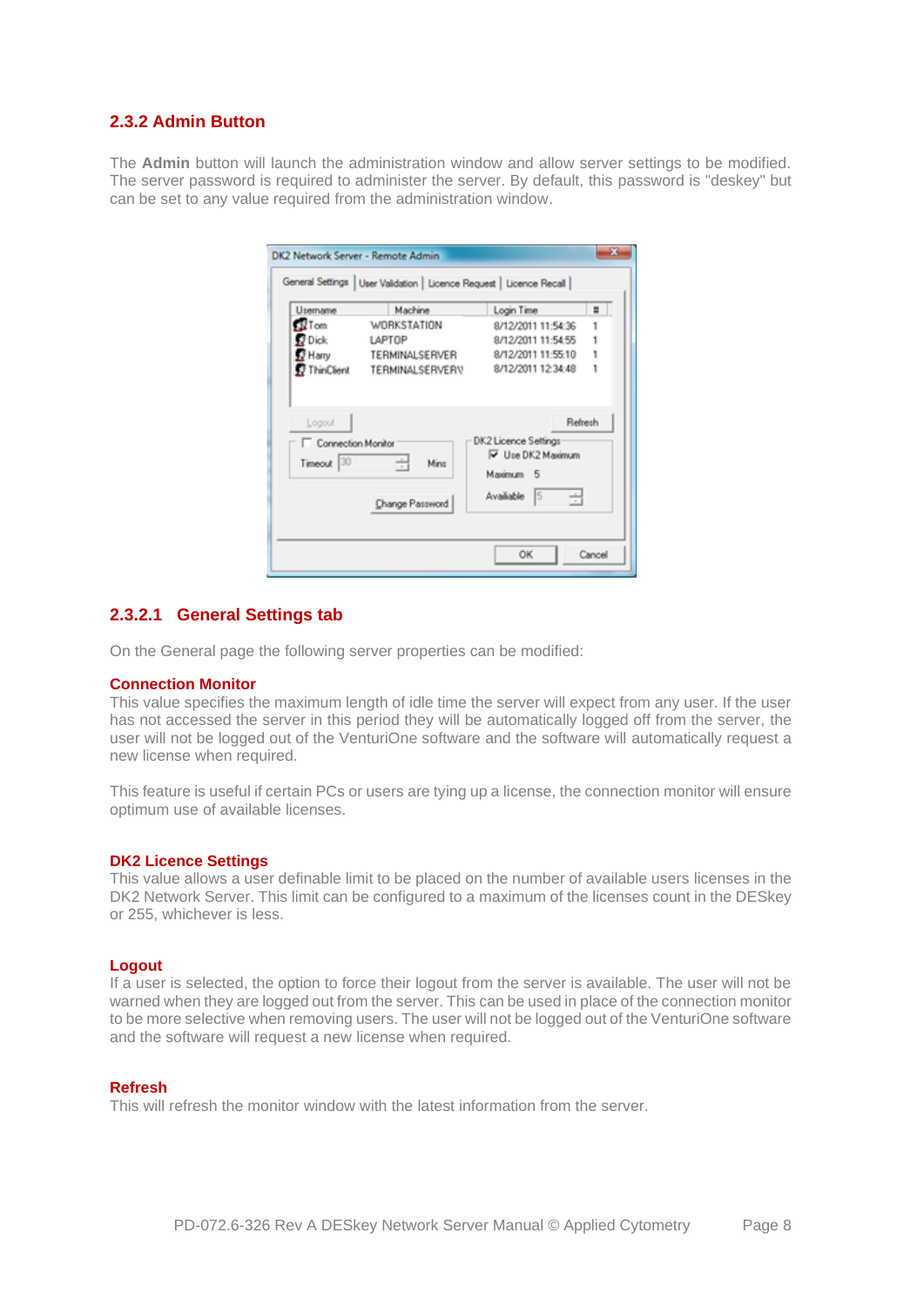## **2.3.2.2 User Validation tab**

The DK2 Server Monitor is also used to configure the User Validation of the DESkey Network Server. When enabled, only users entering the correct username and password will be granted access.

| DK2 Network Server - Remote Admin<br>General Settings   User Validation   Licence Request   Licence Recall  <br><b>▽</b> Enable Validation<br>User Name | х<br><b>HSER:</b>                                                                               |
|---------------------------------------------------------------------------------------------------------------------------------------------------------|-------------------------------------------------------------------------------------------------|
| f Tom                                                                                                                                                   | Tom                                                                                             |
| $\Omega$ Dick<br>$\Omega$ Harry                                                                                                                         | √ Allow Logon<br><b>xxxxxxxxxxxxxx</b><br>Password<br>**************<br>Confirm<br>Set Password |
| Add User                                                                                                                                                | Delete                                                                                          |
| Validation file:                                                                                                                                        | C:\Program Files\DESkey\DK2 Network Server\user0000.c                                           |
|                                                                                                                                                         | OK<br>Cancel                                                                                    |

Once added, options allow users to be either disabled or deleted. A user can be disabled by unchecking the 'Allow Logon' box. A user can be deleted by selecting the 'Delete' button. Any changes made to the user validation options will not be applied to the server until the 'OK' button has been clicked.

The validation file is stored on the server currently being monitored.

The user's login password can be changed at any time by entering the new password into both the 'Password' and 'Confirm' boxes and by clicking 'Set Password'.

If enabled, any user trying to access the server will be prompted to enter his or her username and password as shown in below;

|   | <b>DK2 Networking</b> |                                                                                                |                 |
|---|-----------------------|------------------------------------------------------------------------------------------------|-----------------|
| Φ | VISTATEST02'.         | Please enter your username and password to log in to<br>the DK2 Server 'DK2 Network Server' on | Login<br>Cancel |
|   | Username              | Tom                                                                                            |                 |
|   | Password              |                                                                                                |                 |
|   |                       |                                                                                                |                 |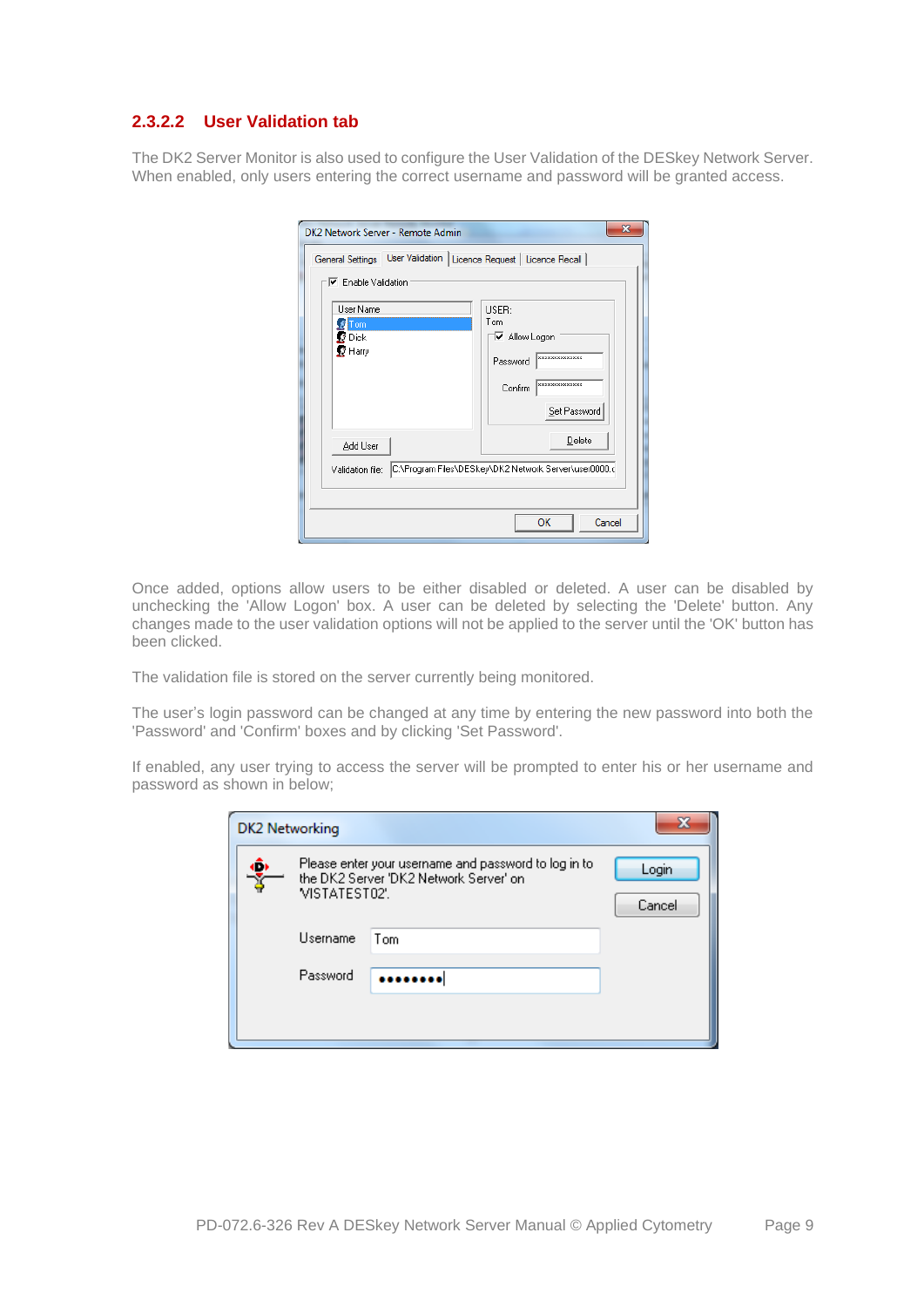# <span id="page-11-0"></span>**3 Client PC DK2Driver Installation**

- 1) Install VenturiOne software as described in the **VenturiOne Installation Guide.**
- 2) Insert the VenturiOne USB media drive into a free USB port.
- 3) Use explorer to browse the drive to locate the Network Drivers folder on the USB drive. Then browse to the **Client Drivers** sub folder. Run the setup.exe file.
- 4) When prompted with the User Account Control message select **Yes** to continue installation.
- 5) The **DK2 Network Server** dialog will be shown after a short while with some introductory information. Click **Next** to proceed.

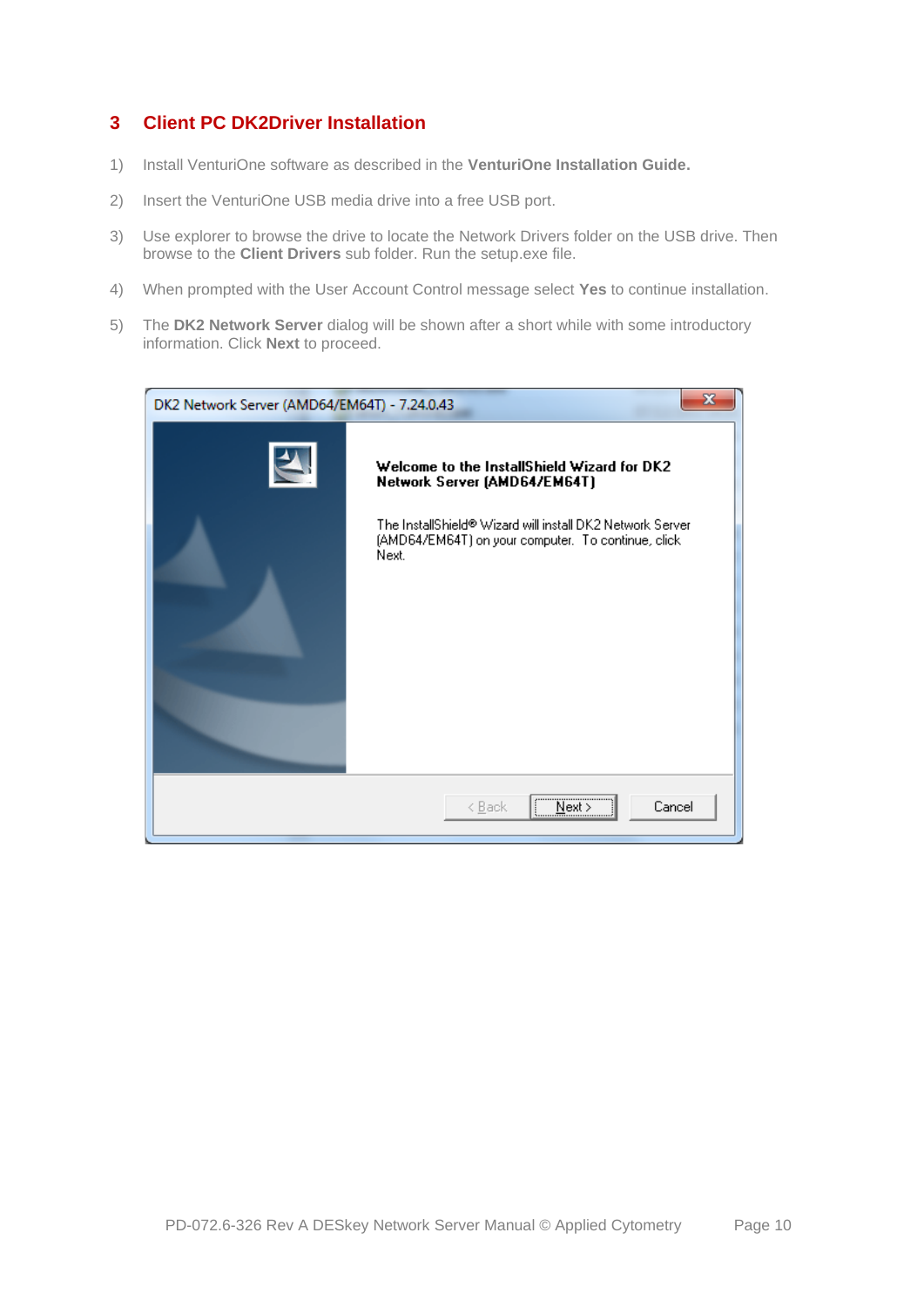6) A **Setup Type dialog is displayed** allowing the choice of where the DESkey USB device is located. When using the DK2 Server system select the **Using a DK2 Network Server.**

Click **Next** to proceed.

| X<br>DK2 DESkey Drivers (AMD64/EM64T) - 7.24.0.43               |  |
|-----------------------------------------------------------------|--|
| Setup Type<br>Choose the setup type that best suits your needs. |  |
| Where can your DK2 be found?                                    |  |
| О.<br>This machine.                                             |  |
| C Using a DK2 Network Server                                    |  |
|                                                                 |  |
|                                                                 |  |
|                                                                 |  |
|                                                                 |  |
|                                                                 |  |
| InstallShield                                                   |  |
| < <u>B</u> ack<br>$N$ ext ><br>Cancel                           |  |

7) DK2 DESkey drivers will now be installed and the following message displayed**.**

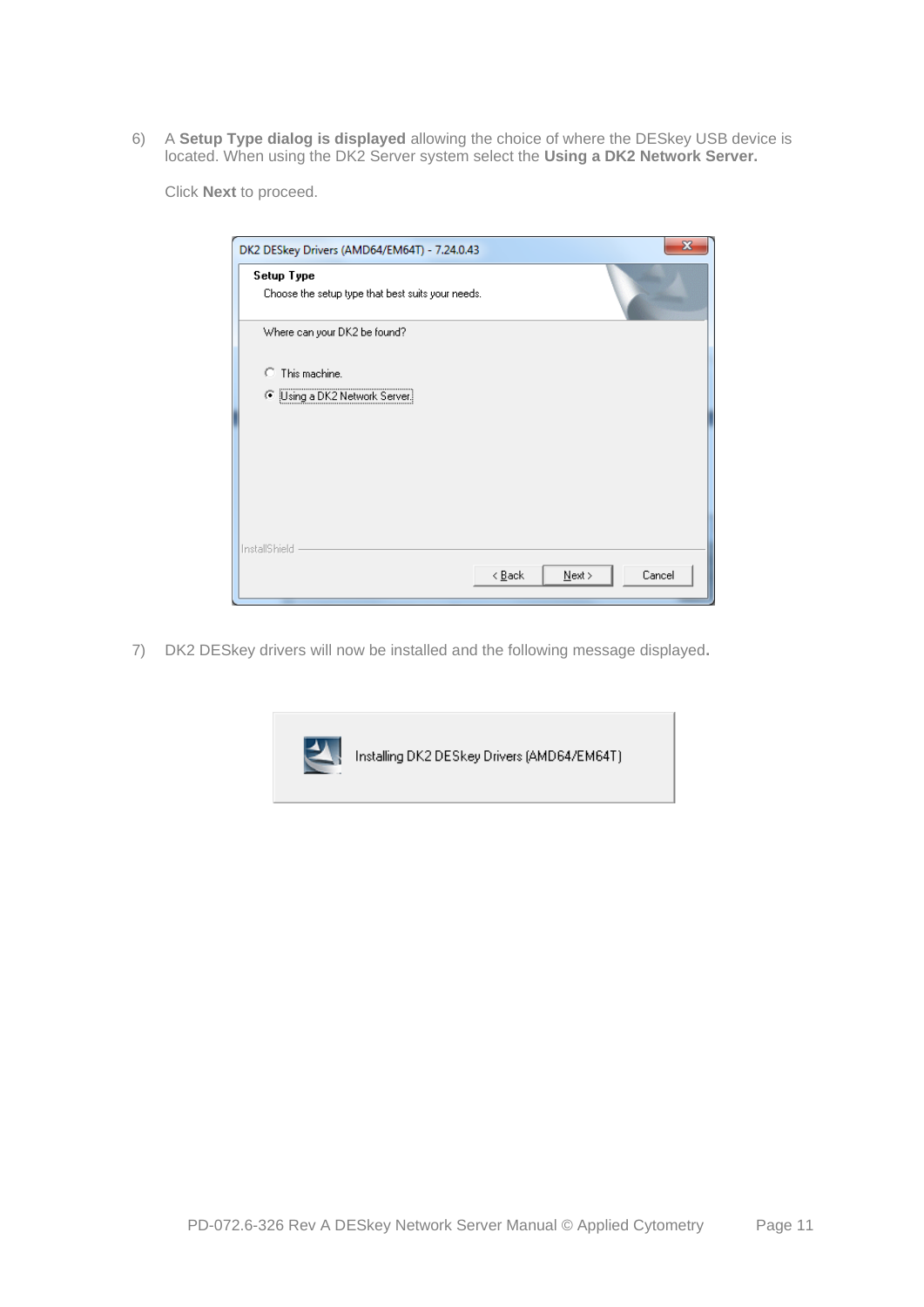8) The **Network Configuration** dialog will be shown next. The PC on which the Network Server DESkey device is installed must be added to the "Destination Servers" list. Select **Add** to select the DK2 network server PC.

| Network Configuration                                 | P<br>$\mathbf x$ |  |  |  |  |
|-------------------------------------------------------|------------------|--|--|--|--|
| Networking                                            |                  |  |  |  |  |
| Destination Servers for Clients on this machine       |                  |  |  |  |  |
| Machine                                               | Port             |  |  |  |  |
| Monitor<br>Edit<br>Remove                             | Add              |  |  |  |  |
| DK2 Network Server service control-                   |                  |  |  |  |  |
| DK2 Network Server service control has been disabled: |                  |  |  |  |  |
| The DK2 Network Server service is not installed       |                  |  |  |  |  |
| DK2 Networking Properties Page Version 6.03.0.43      |                  |  |  |  |  |
| ок                                                    | Cancel<br>Apply  |  |  |  |  |

9) The **Add DK2 Network Server** dialog will appear.

| Machine   DK2 Server PC |        |
|-------------------------|--------|
|                         |        |
| ΩK                      | Cancel |
|                         |        |

Use the Browse button to locate the server PC, or type in the name of the server PC.

Click **OK** when the server name has been added.

The DK2 server Port used defaults to Port 3029. Please consult your network administrator before changing this value.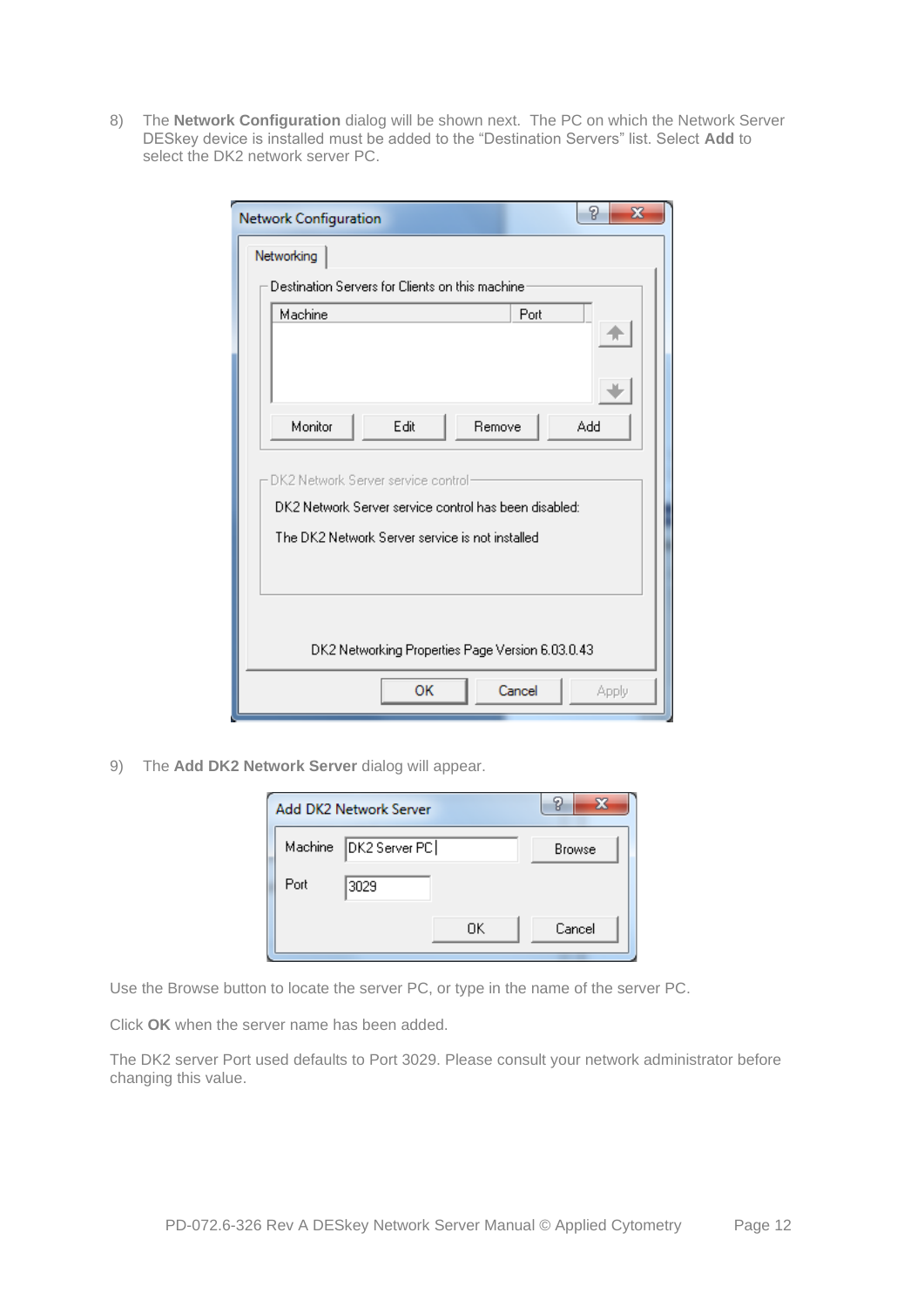Click OK to close the Network Configuration dialog and complete installation of the driver. A Windows Security message may be displayed; Select Install to complete installation of the driver.

| <b>Windows Security</b>                                       |                                                                                        |                                                                                           |
|---------------------------------------------------------------|----------------------------------------------------------------------------------------|-------------------------------------------------------------------------------------------|
|                                                               | Would you like to install this device software?                                        |                                                                                           |
|                                                               | Name: Data Encryption Systems Limited DESkey<br>Publisher: Data Encryption Systems Ltd |                                                                                           |
| Always trust software from "Data Encryption"<br>Systems Ltd". |                                                                                        | Don't Install<br>Install                                                                  |
| device software is safe to install?                           |                                                                                        | You should only install driver software from publishers you trust. How can I decide which |

10) The **Setup Complete** message will now be displayed, select **Finish** to complete the installation process.

| DK2 DESkey Drivers (AMD64/EM64T) - 7.24.0.43 |                                                                                                 |  |
|----------------------------------------------|-------------------------------------------------------------------------------------------------|--|
| $\blacktriangle$                             | <b>Setup Complete</b><br>Setup has finished installing the DK2 DESkey Drivers<br>(AMD64/EM64T). |  |
|                                              | $[$ Finish $]$<br>< <u>B</u> ack<br>Cancel                                                      |  |

- 11) Run VenturiOne software and it should be authorised to run via the remote DESkey Network Server.
- 12) For further information regarding DESkey Control panel functions, please refer to section [4](#page-15-0)**.**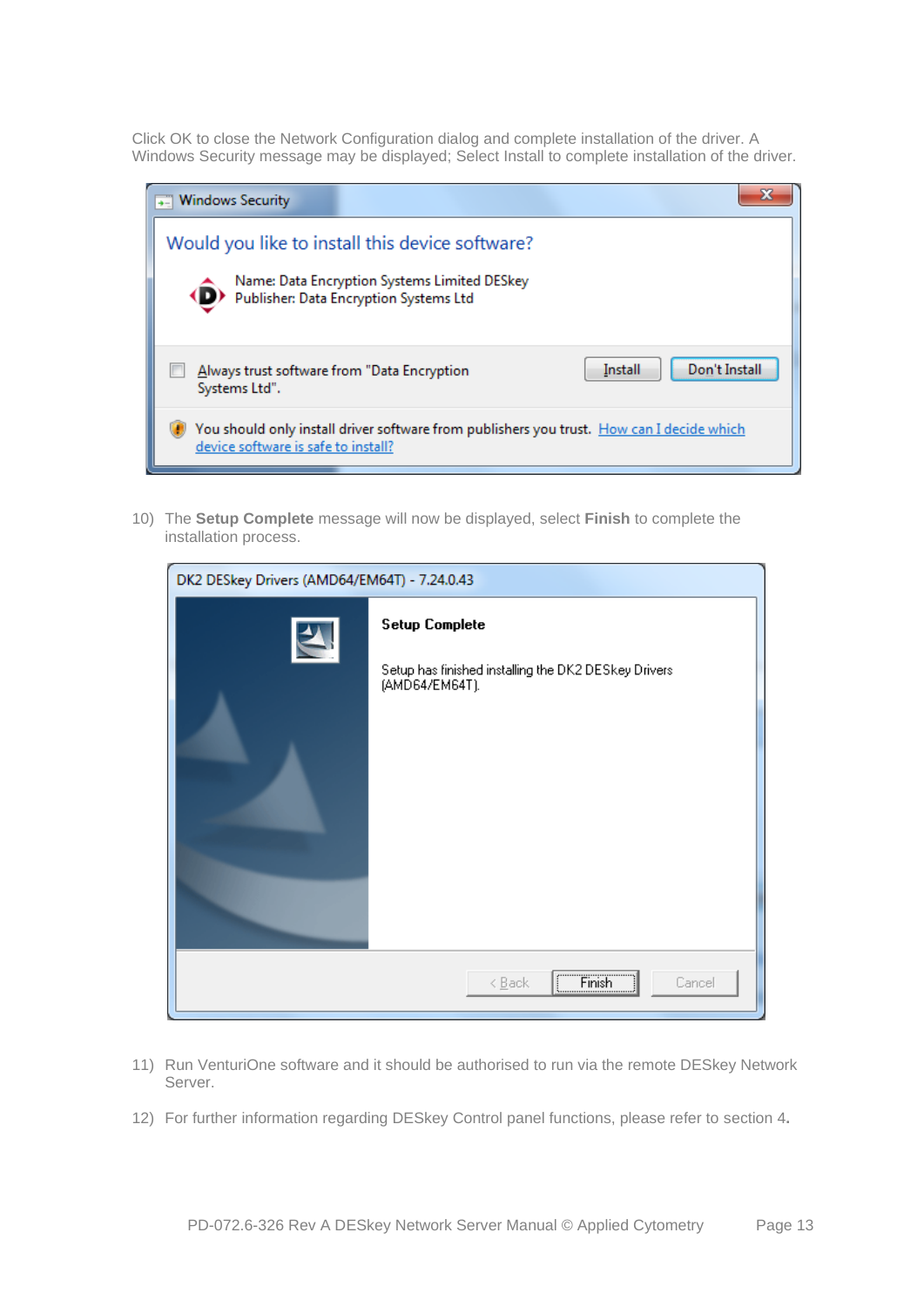# <span id="page-15-0"></span>**4 DESkey Control Panel Configuration**

The **DESkey Configuration** control panel item provides a useful means of setting up the driver defaults and access priorities and may be accessed by clicking on the DESkey icon in the system Control Panel.



The installation programs will automatically configure the DK2 driver for optimal performance. If you are experiencing difficulty you should verify that these settings are correct.

# <span id="page-15-1"></span>**4.1 DK2/38 Tab**

| D DESkey Configuration                                                                                                                                         | x<br>Р                            |
|----------------------------------------------------------------------------------------------------------------------------------------------------------------|-----------------------------------|
| DK2 / DK38<br>Networking File Versions                                                                                                                         |                                   |
| Driver Options<br><b>V</b> Enable Bi-Tronics Compatibilty Mode<br>V Show Window on ECP Activity<br>$\Box$ Exclusive Mode<br>Last DK2 Version Found: None Found | Reset<br>DK38 Options<br>Advanced |
| Access Method<br>Search options                                                                                                                                |                                   |
| <b>V</b> Enable Local DK2 Access                                                                                                                               | ◯ Search Local First              |
| IVI Enable Network DK2 Access                                                                                                                                  | ● Search Network First            |
| 32bit DK2 Properties Page Version 1.90.0.20                                                                                                                    |                                   |
| OK<br>Cancel                                                                                                                                                   | Apply                             |

#### **Bi-Tronics Compatibility Mode**

If the DESkey device is connected to a parallel port which supports the "Bi-Tronics" mode then this option must be checked to prevent problems with printing through the DESkey.

## **Show Window on ECP Activity**

Select whether to show a message window indicating activity on an ECP parallel port.

If there is activity on an ECP port the DK2 cannot be accessed and the driver will temporarily wait until the port becomes free. During this period the software accessing the DK2 will not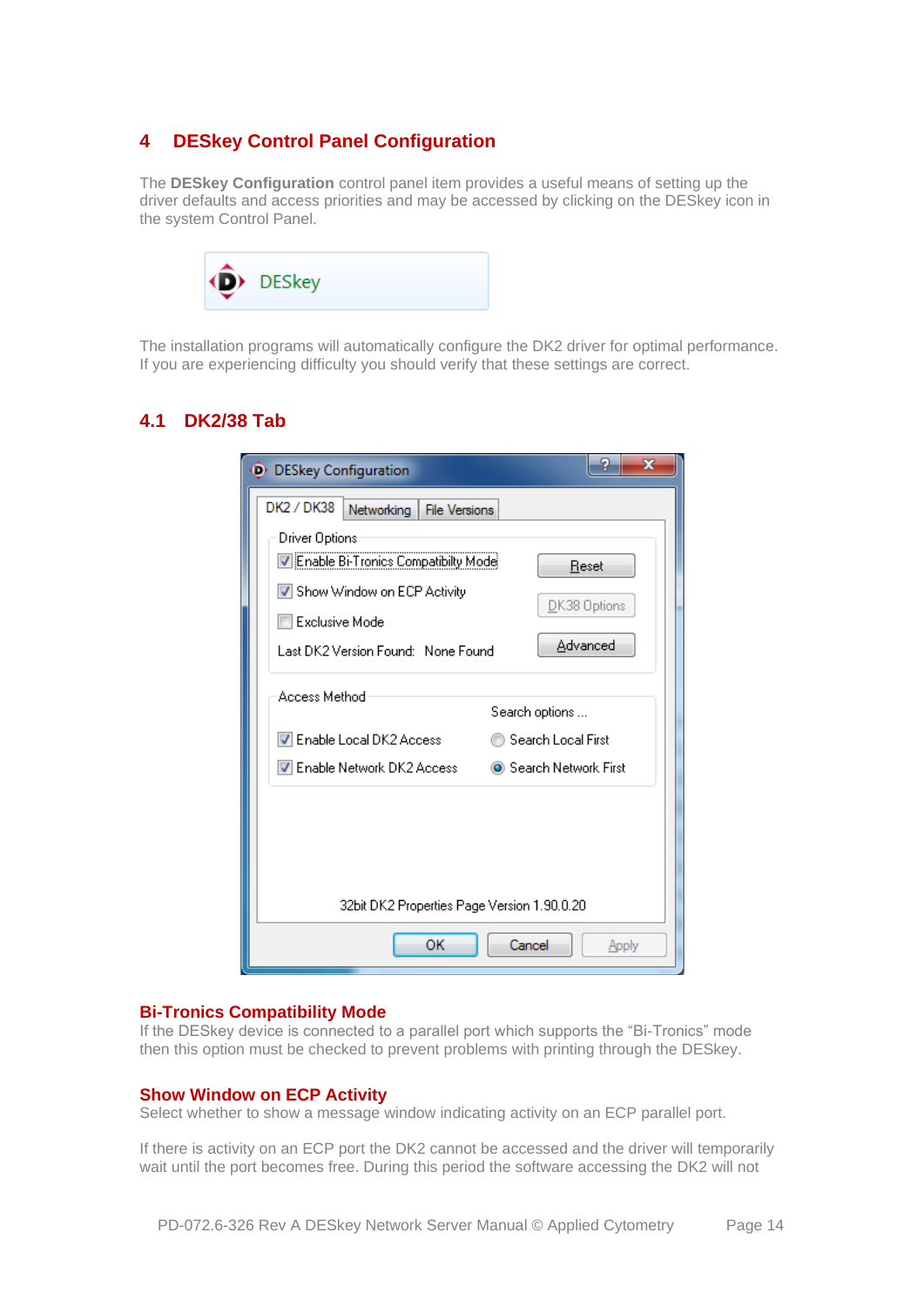function. The message window indicates that the software has halted and allows the DK2 access to be cancelled. **Warning:** Cancelling may cause the software to fail.

#### **Exclusive Mode**

This option is only available under Windows NT and will disable system multitasking during all communications with the DK2 driver.

The performances of background applications can be affected so only select this option if you are experiencing device conflicts.

## **Reset**

This button will reset all the driver delays to zero so that they will all be recalculated during the next time a search for the dongle is performed.

### **Advanced Button**

Contains options only relevant to Parallel DK2 devices, these options have no effect on USB devices.

## **DK2 Access Method**

These options control where the driver will search for the DK2. If both Local and Network Access are enabled then the Search Options will control the search order.

If you wish to run VenturiOne software on the server PC you mush enable Network Access and select **Search Network First**, or disable the **Enable Local Access option**.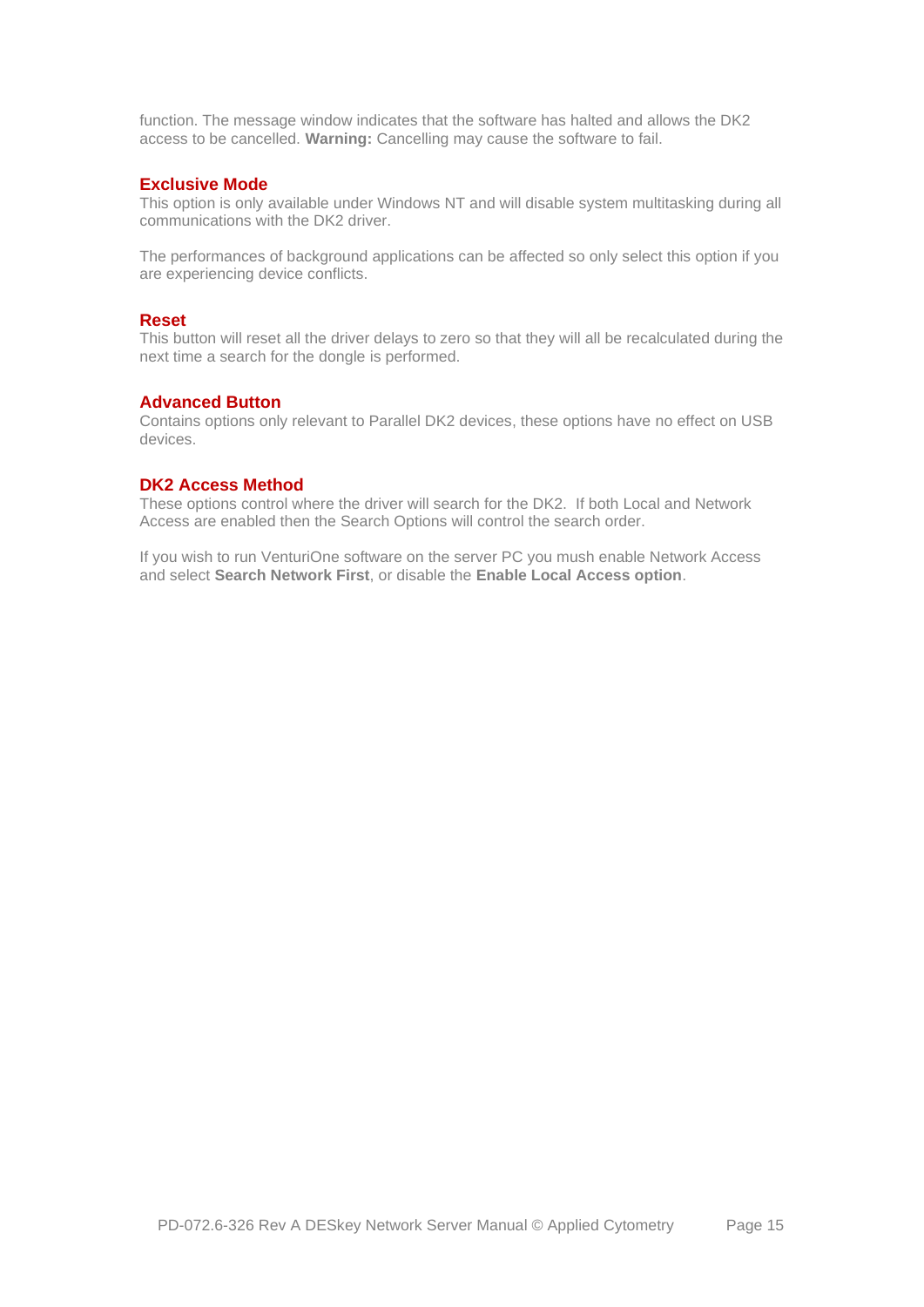# <span id="page-17-0"></span>**4.2 Networking Tab**

| P<br>$\mathbf x$<br>(D) DESkey Configuration     |  |  |
|--------------------------------------------------|--|--|
| Networking<br>DK2 / DK38<br><b>File Versions</b> |  |  |
| Destination Servers for Clients on this machine  |  |  |
| Machine<br>Port                                  |  |  |
| localhost<br>3029                                |  |  |
|                                                  |  |  |
| Monitor<br>Edit<br>Add<br>Remove                 |  |  |
| DK2 Network Server service control               |  |  |
| Service running<br>Stop                          |  |  |
| Start Server on system start                     |  |  |
| 3029<br>Server Port Number                       |  |  |
| DK2 Networking Properties Page Version 6.03.0.43 |  |  |
| OК<br>Cancel<br>Apply                            |  |  |

This list shows the available Network Servers available to access the Network DK2.

#### **Monitor**

Select this option to open the DK2 Server Monitor utility described in section [2.3.](#page-7-1)

#### **Edit**

Allows the modification of the Port used by the DK2 Server, Port 3029 is the default value and should only be changed in consultation with your network administrator.

|             | ŕ,<br><b>Edit DK2 Network Server</b> |  |
|-------------|--------------------------------------|--|
| VISTATEST02 |                                      |  |
| Port        | 3029                                 |  |
|             | Cancel<br>OΚ                         |  |

## **Remove**

Allows the removal of a DK2 Network server from the list of available severs. Highlight the server to remove then click the Remove option.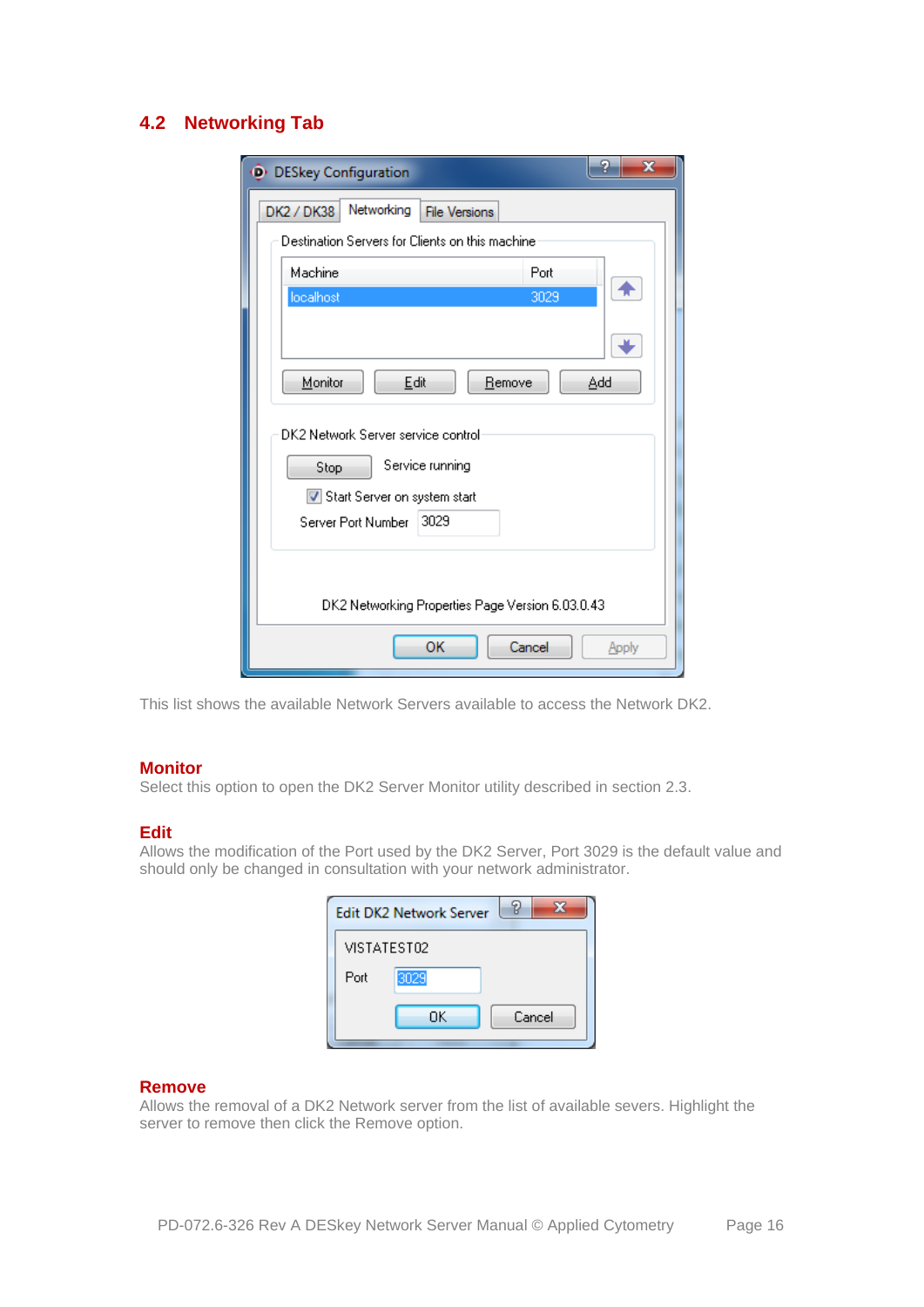## **Add**

Allows the addition of a new DK2 Network server to the list of available severs. Enter the machine name or browse to available DK2 server PCs.

|         | Add DK2 Network Server |    | v             |
|---------|------------------------|----|---------------|
| Machine | ServerName             |    | <b>Browse</b> |
| Port    | 3029                   |    |               |
|         |                        | OK | Cancel        |

#### **DK2 Network Server service control**

Displays the current status of the DK2 Server service, the service must be running for the server to function. If a problem occurs with the server, stopping then starting the service may solve the problem.

The Start Server on System Start checkbox should be enabled and will automatically start the DK2 network service when the server PC is running. If this is unchecked then the service will have to be manually started each time the server pc is powered up.